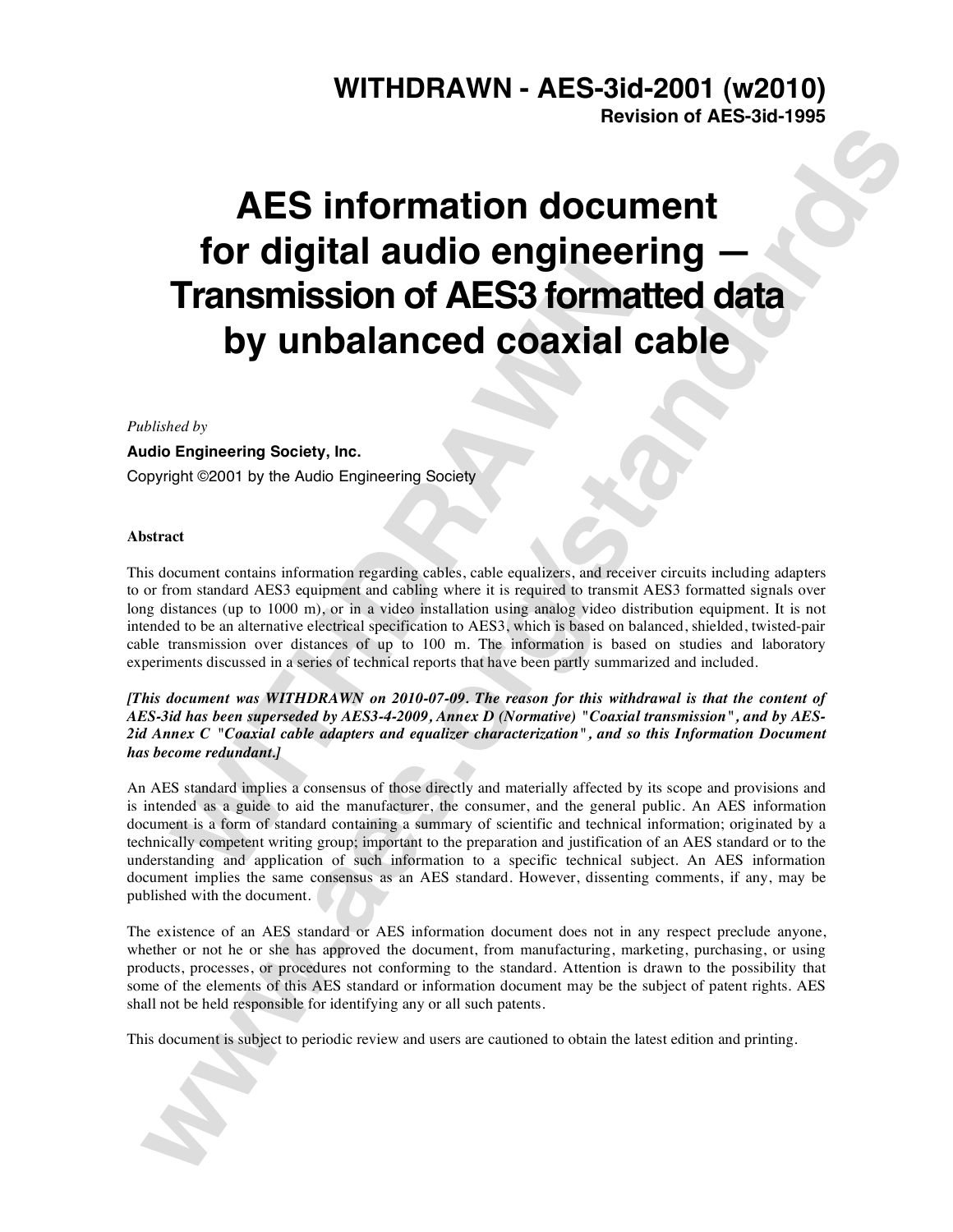#### $-2-$

# **Contents**

| EXAMPLES OF CIRCUIT IMPLEMENTATION USEFUL IN LABORATORY EXPERIMENTS  13 |  |
|-------------------------------------------------------------------------|--|
|                                                                         |  |
|                                                                         |  |
|                                                                         |  |
|                                                                         |  |
|                                                                         |  |
|                                                                         |  |
|                                                                         |  |
|                                                                         |  |
|                                                                         |  |
|                                                                         |  |
|                                                                         |  |
|                                                                         |  |
|                                                                         |  |
|                                                                         |  |
|                                                                         |  |
|                                                                         |  |
|                                                                         |  |
|                                                                         |  |
|                                                                         |  |
|                                                                         |  |
| WITHDRAWN 2010-07-09 printing                                           |  |
|                                                                         |  |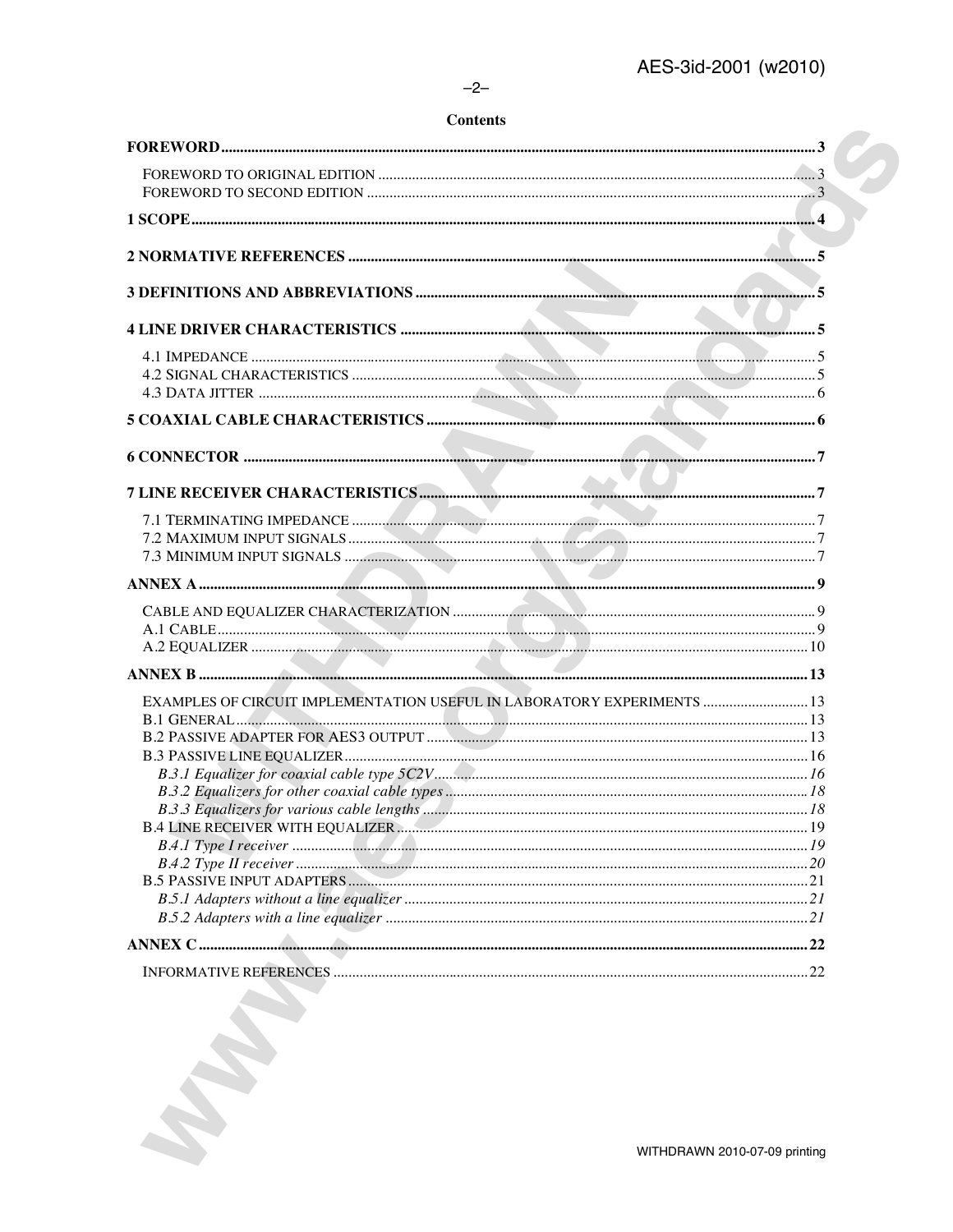# **Foreword**

[This foreword is not a part of *AES information document for digital audio engineering* — *Transmission of AES3 formatted data by unbalanced coaxial cable*, AES-3id-2001.]

#### **Foreword to original edition**

any represented organization conducts of the a unstanted or 100 hin in a poor and the conducts that the conducts have been made to the AESSC SC sensitive to consider documents in an expectral specification for the transmis **No formered is not a part of ATS information developed and one proposed control one and a series of the control of the control of the control of the control of the control of the control of the control of the control of t** Since its introduction in 1985, AES3 has become a well-accepted standard for the transmission of two channels of linearly represented digital audio data over a distance of 100 m in a professional audio environment. Equipment such as recorders, mixers, and signal processors in many installations worldwide conform to the AES3 standard. From time to time requests have been made to the AESSC SC-02 Subcommittee on Digital Audio to consider documenting an electrical specification for the transmission of AES3 formatted data which addresses applications of a professional nature but outside the original scope of AES3, or which would provide greater convenience in certain specialized environments. Some of these suggestions have come from individuals and organizations such as the Society of Motion Picture and Television Engineers (SMPTE) wishing to operate primarily in a video environment that is already based on unbalanced coaxial cable. Hence, the AESSC is providing this document for information purposes for the above applications and does not intend that it replace, or be viewed as an equal alternative, to the balanced, shielded, twisted-pair electrical specification already standardized in AES3.

The AESSC SC-02-02 Working Group on Digital Input/Output Interfacing commissioned a study voluntarily performed by the Sony Corporation. The results of this effort were provided to the working group in a series of three reports presented at three separate consecutive meetings. Each covered different aspects of transmitting AES3 formatted data over coaxial cable with special attention to operation in a video environment. The overall study provided both theoretical and experimental information which was thoroughly discussed by the working group and then used to draft the present document. In addition to the efforts of Sony, other companies provided important commentary on the draft to help provide further practical guidance.

The chairman wishes to thank the entire working group, but especially T. Setogawa of Sony Corporation, Probel, Graham-Patten, Grass Valley, and NVISION who have materially contributed to this information document.

Robert A. Finger Chairman, SC-02-02 Working Group on Digital Input/Output Interfacing 1993-09-02

## **Foreword to second edition**

The revision of AES-3id was prepared under project AES-3id-R by a writing group headed by R. Caine.

R. A. Finger, chair J. Dunn, vice-chair SC-02-02 Working Group on Digital Input/Output Interfacing 2001-01-08

## **Note to 2006 printing**

This document was written in the context of basic-rate sampling frequencies (see AES5-2003). No provision is made in this document to handle signals carrying stereo audio at double and quadruple sampling frequencies. It should be possible to expand the parameters quoted to handle such signals using common-place engineering techniques, and much modern video equipment will handle such signals in coaxial form.

R. Caine, chair SC-02 Subcommittee on Digital Audio

NOTE AES standards documents follow the practices of the International Electrotechnical Commission *Directives, Part 3*, in which the verb "shall" in a sentence designates a requirement, the verb "should" designates a recommendation, the verb "may" designates a permission, the verb "can" designates a possibility, and the decimal point is a comma.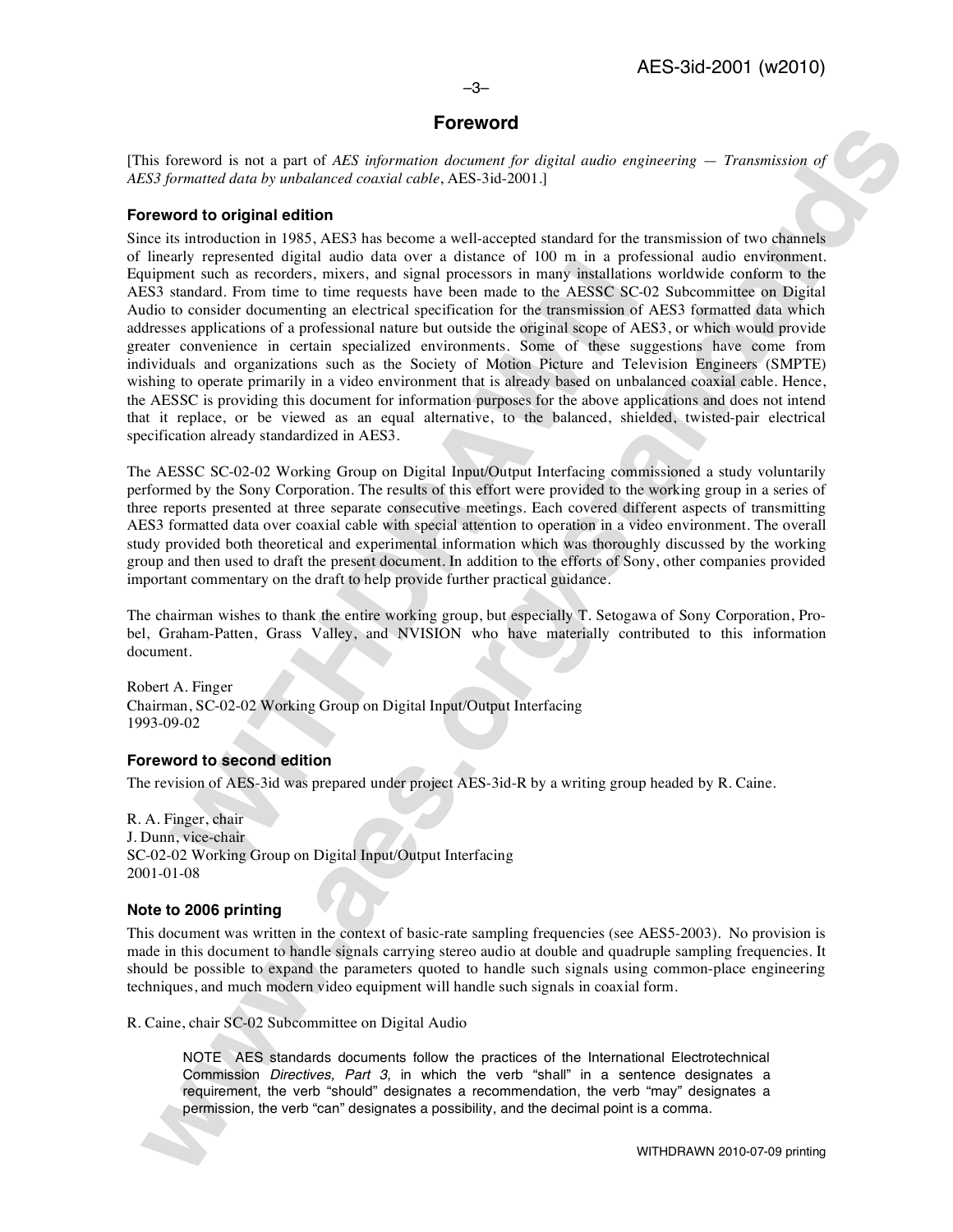# **AES information document for digital audio engineering — Transmission of AES3 formatted data by unbalanced coaxial cable**

# **1 Scope**

Where transmission of AES3 formatted signals over long distances (up to 1000 m) is required, or in a video installation using analog video distribution equipment, the electrical scheme described in this document, based on an unbalanced coaxial cable line, may be suitable. The document also provides some information regarding cables, cable equalizers, and receiver circuits, including adapters to or from standard AES3 equipment and cabling. Although the line driver characteristics can be fully specified, cables and receiver characteristics cannot because there are many combinations which are capable of achieving equivalent results over a broad set of applications.

**AES information documer<br>for digital audio engineering<br>Transmission of AES3 formatte<br>by unbalanced coaxial cab<br>pope<br>persons of AES3 formated signals over long distances (up to 1000<br>transmission of AES3 formated signals ove AES-31d-2001 (F2006)**<br>**AES-standards**<br>**Revision of AES-31d-2001 (F2006)**<br>**Revision of AES-standards**<br>**Considerably and the considerably are the standard details by unbalanced coaxidal cable<br>
Sope<br>
Several members of ATSA** This document is not intended to be an alternative electrical specification to AES3, which is based on balanced, shielded, twisted-pair cable transmission over distances of up to 100 m. The specification and information in the document are based on studies and laboratory experiments discussed in a series of technical reports that the document partly summarizes. Because a goal of the document is a description of a digital-audio transmission method appropriate for conventional professional analog-video environments, while being also adaptable to existing AES3 equipment, the description of the electrical characteristics is different from that in AES3. Similarly, it is also different from the coaxial-transmission method for digital audio in consumer applications that is described in IEC 60958-3 and the method for use of video-style equipment for professional users that is described in SMPTE 276M-1995.

Note that the three coaxial transmission methods specify different characteristics for many parameters such as return loss and minimum signal amplitude.

In an informative annex to this document, one popular type of coaxial cable and one cable length are assumed in order to describe cable equalizer characteristics. However, this document does not intend to specify any particular cable and length. Some equalizer characteristics for different coaxial cable lengths or different cable loss are also shown in annex A. For many applications and where the cable length is less than 300 m, no equalization may be necessary, and indeed no cable equalization is preferred. Whether or not the equalizer will be used, the choice of both cable length and type of equalizer design is dependent on system implementation requirements.